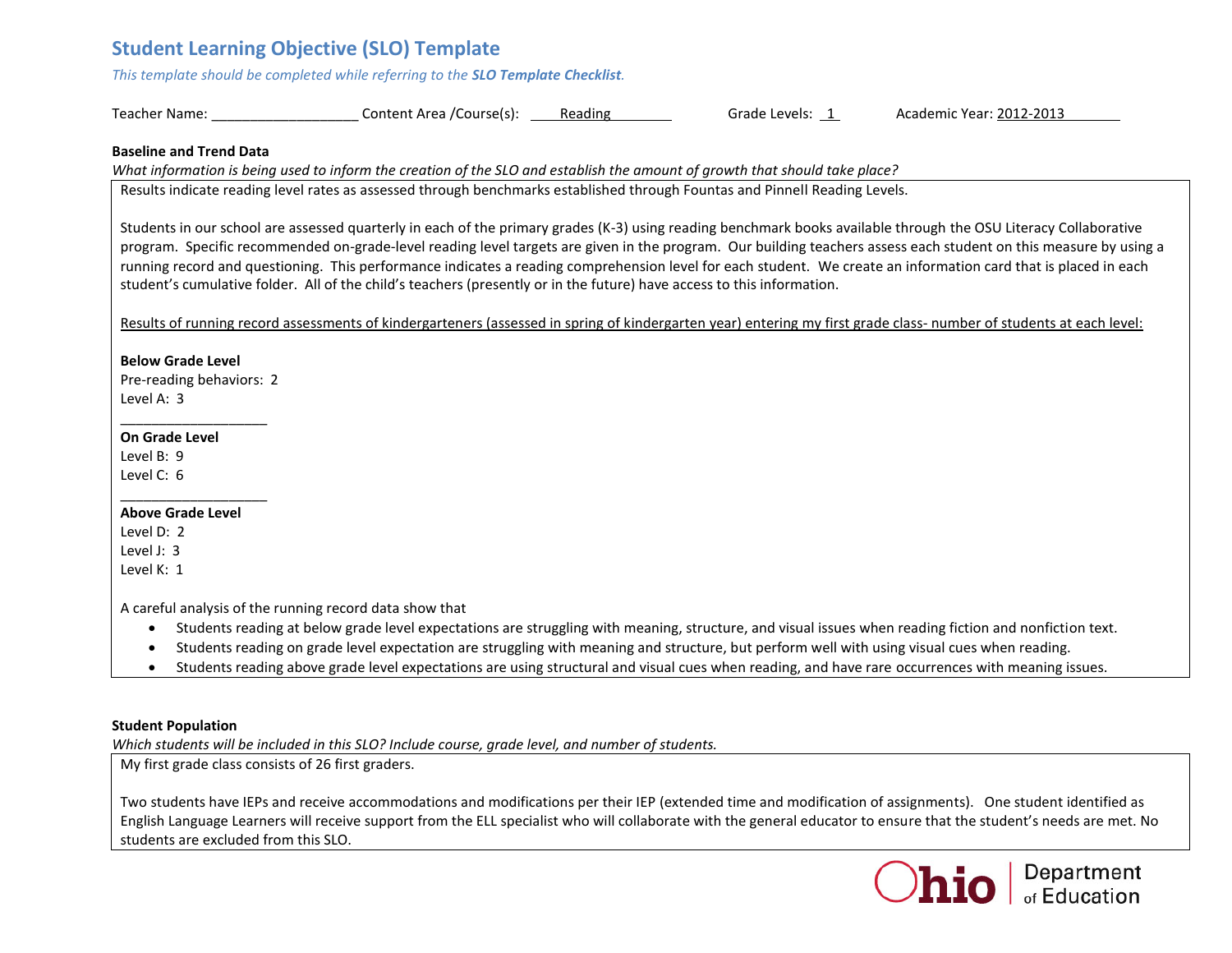#### **Interval of Instruction**

*What is the duration of the course that the SLO will cover? Include beginning and end dates.* 

September 1, 2012- April 15, 2013

### **Standards and Content**

*To what related standards is the SLO aligned?* 

This SLO encompasses all areas of Ohio's Learning Standards for English Language Arts for Reading: Literature, Informational Text, and Foundational Skills. For those students reading at the kindergarten level, the kindergarten standards will be emphasized and the student's progress monitored so that first grade reading standards are taught when the student is ready. Students reading at the grade one level will be taught on grade 1 standards. Those students reading above grade level will receive instruction on the grade two reading standards. All standards will be taught (thus they are not listed individually here) through whole class and small group instruction in order to differentiate instructional needs.

### **Assessment(s)**

*What assessment(s) will be used to measure student growth for this SLO?* 

## **The F&P Text Level Gradient™**

Based on their work in Reading Recovery® and other comprehensive approaches that involved high impact interventions for struggling readers, Fountas and Pinnell match books to readers and to provide differentiated instruction through working with small groups in reading using a valuable tool—the gradient of text from level A to Z+ (The F&P Text Level Gradient™)—a tool created with teams of teachers in school districts almost thirty years ago. Fountas and Pinnell analyzed in great detail the text characteristics of fiction and nonfiction books at every level of the A to Z+ gradient to understand the demands of each level on the developing reader.

Fountas and Pinnell's products and teachings are rooted in the work of Marie Clay whose meticulous study of the complexity of the reading process, through detailed coding of thousands of readings, showed that when a text is too difficult for the child the process breaks down and the child does not develop inner control of effective actions for processing texts. When the text poses enough challenge, but not too much, the child has opportunities with effective, explicit teaching to build his network of effective problem solving actions. Fountas and Pinnell's goal is to support the child's development of self-initiating actions he will be able to apply to a range of texts of similar difficulty. With daily teaching, the teacher helps the child climb the ladder of text difficulty with success. The goal of guided reading is to bring the child to the level of complex texts appropriate for the grade, in doing so, teaching must begin with where the child is able to engage with some success, so that there is a point of contact, thereby engaging the child's development of a self-extending system for processing texts.

The *Eight Components of Guided Reading* (2010) align with the key tenets of Ohio's Learning Standards:

- 1. Complex, high level reading comprehension is the goal of guided reading instruction.
- 2. Guided reading centers on a sequence of high quality texts that support individual progress on a scale of spiraling text difficulty.
- 3. Guided reading lessons increase the volume of independent reading that students do; the goal always is confident, capable independent readers.
- 4. Guided reading provides explicit instruction in accurate, fluent reading.
- 5. Guiding reading lessons provide daily opportunities to expand academic vocabulary through reading, writing, conversation, and explicit instruction.
- 6. Guided reading lessons include teaching that expands students' ability to apply the concepts of print, phonological awareness, access to rich vocabulary, and accurate, fluent reading to the processing of print.
- 7. Guided reading lessons invite students to write about reading.
- 8. Guided reading lessons create engagement in and motivation for reading.

In addition, an important key feature of Ohio's Learning Standards is to provide students with a grade-by-grade staircase of increasing text complexity and steady growth of comprehension.

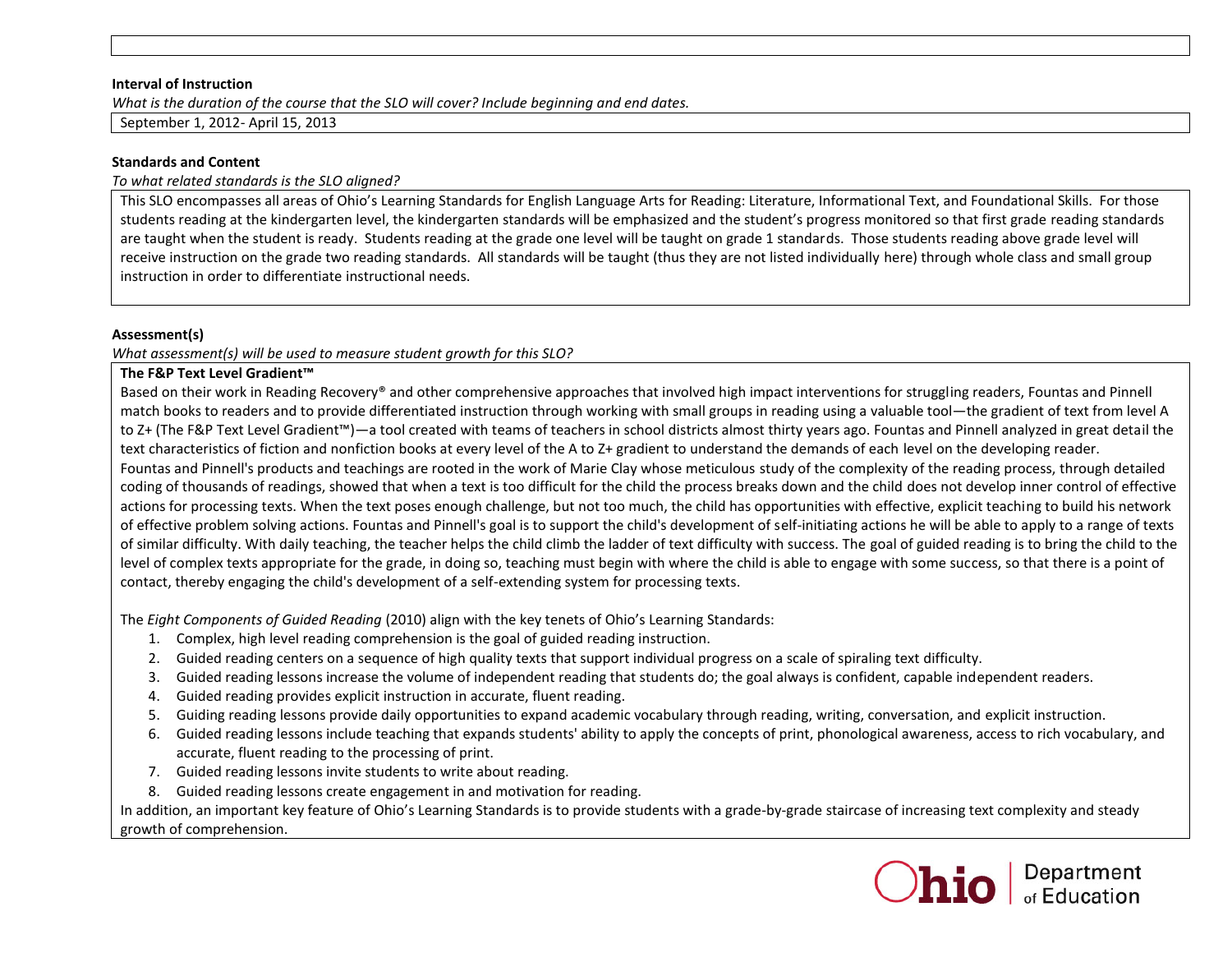This text level gradient process is assessed through the use of an individually administered running record using specific, consistent benchmark texts of fiction and nonfiction. An accurate running record assessment includes questioning of student comprehension followed by an analysis of miscues and student performance.

# **Growth Target(s)**

*Considering all available data and content requirements, what growth target(s) can students be expected to reach?* 

Using the text gradient chart provided below, each student will be expected to demonstrate one year of reading growth. For example, incoming first graders who are reading at a level C or D in the fall, would be expected to be reading at a level J by the end of the school year. Students reading below grade level will be expected to make one year of progress, and will students who are reading above grade level.



| Percentage of students that met or<br>exceeded growth target | 5-level rating          |
|--------------------------------------------------------------|-------------------------|
| 90-100                                                       | Most Effective (5)      |
| 80-89                                                        | Above Average (4)       |
| 70-79                                                        | Average (3)             |
| 60-69                                                        | Approaching Average (2) |
| 59 or less                                                   | Least Effective (1)     |

© 2012 Irene C. Fountas and Gay Su Pinnell

The SLO will then be scored using the following rating scale, based on guidance from the Ohio Department of Education.